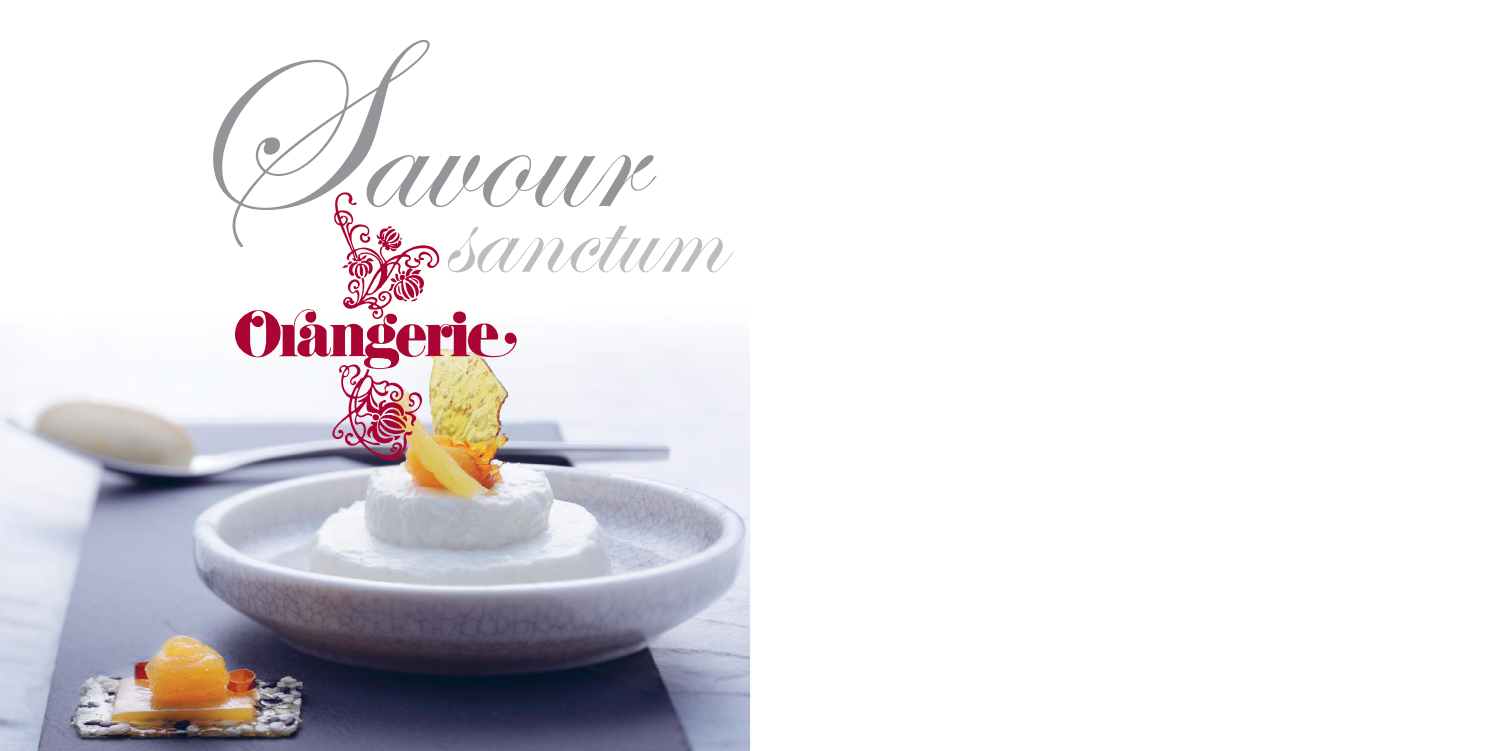# Welcome in the savour sanctum "Orangerie"

The "Orangerie" in the Maritim Seehotel Timmendorfer Strand has earned itself a well-deserved reputation as one of the best restaurants in Northern Germany. Awarded a Michelin star and rated with 17 points by Gault Millau, genuine it comes to ensuring an unforgettable evening. creativity, the highest quality and masterful preparation are guaranteed. Working their magic in a show kitchen, the only thing separating diners from master chef Lutz Niemann and his team as they conjure their culinary specialties is a panorama window.

Gourmet highlights that truly open the door to the real "Orangerie savour sanctum" are mouthwatering moments such as the exclusive cooking courses, kitchen parties, diverse degustations, golf tournaments and selected tours akin to culinary journeys. Already a fixed favourite for many, the "Orangerie" also creates gourmet arrangements in conjunction with the "Schleswig-Holstein Musik Festival" and the "Eutiner Festspiele". Simply ask about this year's gourmet highlights. We trust we can tantalise your taste buds soon?

Lutz Niemann is a composer in the kitchen, the range his orchestra as he skilfully conducts his pots and pans in a symphony for the senses. All of the produce selected for the "Orangerie" is of the highest quality, representing the cream of the crop and is fresh as can be. His menus reflect the seasons, taking the best ingredients available and masterfully transforming dishes beyond the traditional into tantalising.

Complementing Lutz Niemann's culinary acumen with service perfection and wine expertise is restaurant manager and sommelier, Ralf Brönner. He and his team leave nothing to chance when





What does culinary artistry mean these days? For maître Lutz Niemann, it's about the thirst for knowledge, pursuing new ideas, a sense of aesthetics, simulating the senses and the pleasure that comes with achieving genuine dining excellence. The level at which food preparation is not just practised in the 'Orangerie', but truly celebrated, takes good cooking beyond a master craft and transforms it into an art form. His recipe for success combines fresh ingredients with produce-specific preparation and cooking perfection. The result is unique, genuine and simply divine: an unforgettable taste experience to be savoured.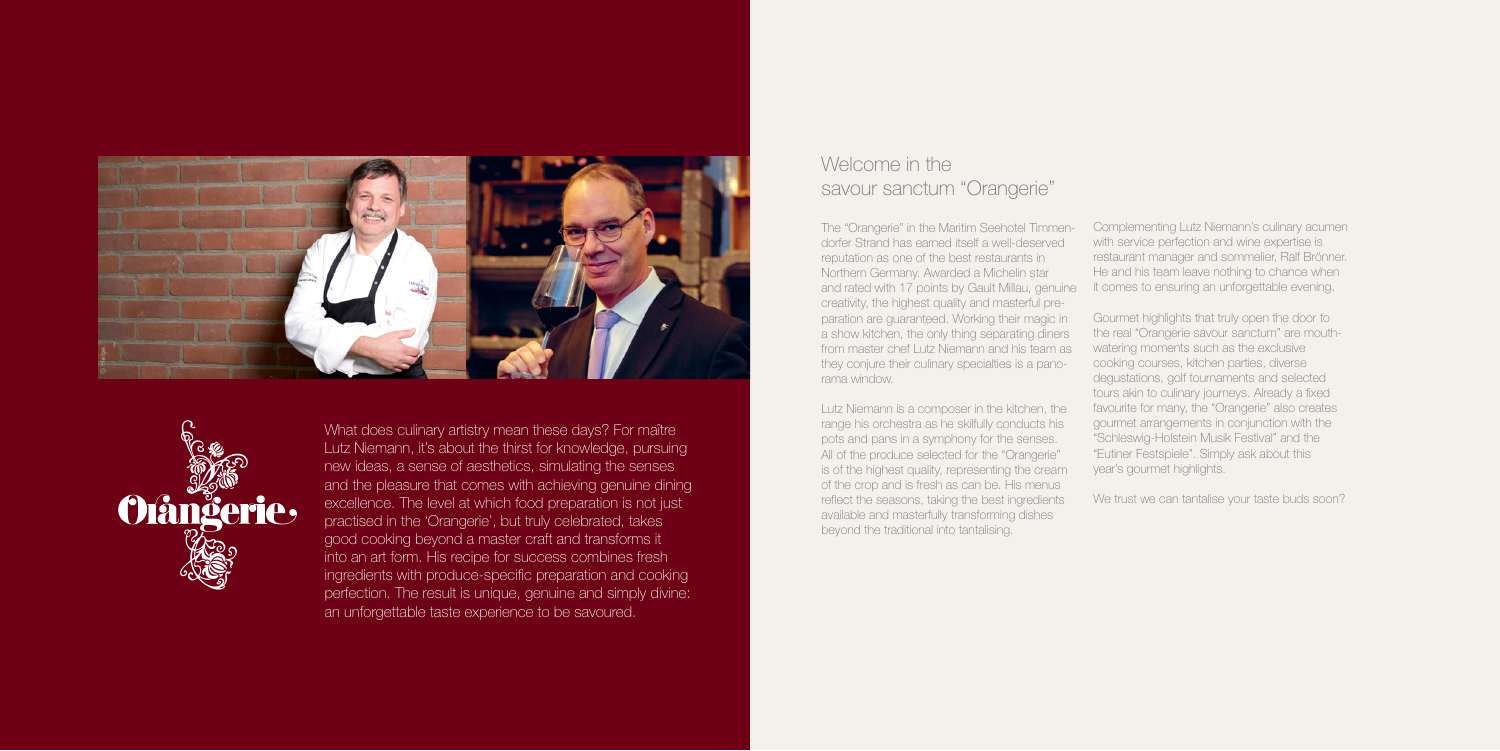Awarded a Michelin star for his exceptional cooking skills in 1994, the "Orangerie" and maître Lutz Niemann have now been living up to the honour for more than two decades. The prestigious award came four years after the master chef teamed up with restaurant manager and sommelier Ralf Brönner in 1990. A culinary match made in heaven as prove inspirational. far as diners are concerned.

wavering cooking excellence, refined His profound knowledge as it permenus with exquisite highlights and delightful surprises for the discerning always has the perfect red or white palate. Every dish represents a harmonious symphony in which every ingredient serves its subtle purpose. The combination of the individual courses also seduces with unconventional combinations that always

The journey of degust discovery that led Lutz Niemann from Harz to the Baltic wasn't without its detours – the Praia do Forte, in Salvador de Bahia, Brasil to name but one. The "Orangerie" however, proved to be his calling, one day welcoming back the former sous-chef to take up the reins as its head chef. That was over 25 years ago and since then, he and his team have been maintaining from the restaurant's wine menu their well-deserved reputation for un-are stored in the cellar.

Lutz Niemann's competence and creativity in the kitchen is complemented by Ralf Brönner's experience and expertise in the dining area. The restaurant manager and sommelier lays claim to more than 25 years of professional wine proficiency that has developed into genuine mastery. Alongside rare drops from around the world, over 400 selected reds and whites

tains to all things wine means he to harmonise and enhance the specialties leaving the kitchen. Selecting just the right wine to complement each course is something Ralf Brönner takes great pride in. It's an integral part of the "Orangerie" philosophy: True dining pleasure comes from the quintessential symbiosis between kitchen and cellar. Coupled with the exceptional service amidst a fabulous atmosphere, an unforgettable experience is guaranteed.



## 20 years of star-awarded culinary artistry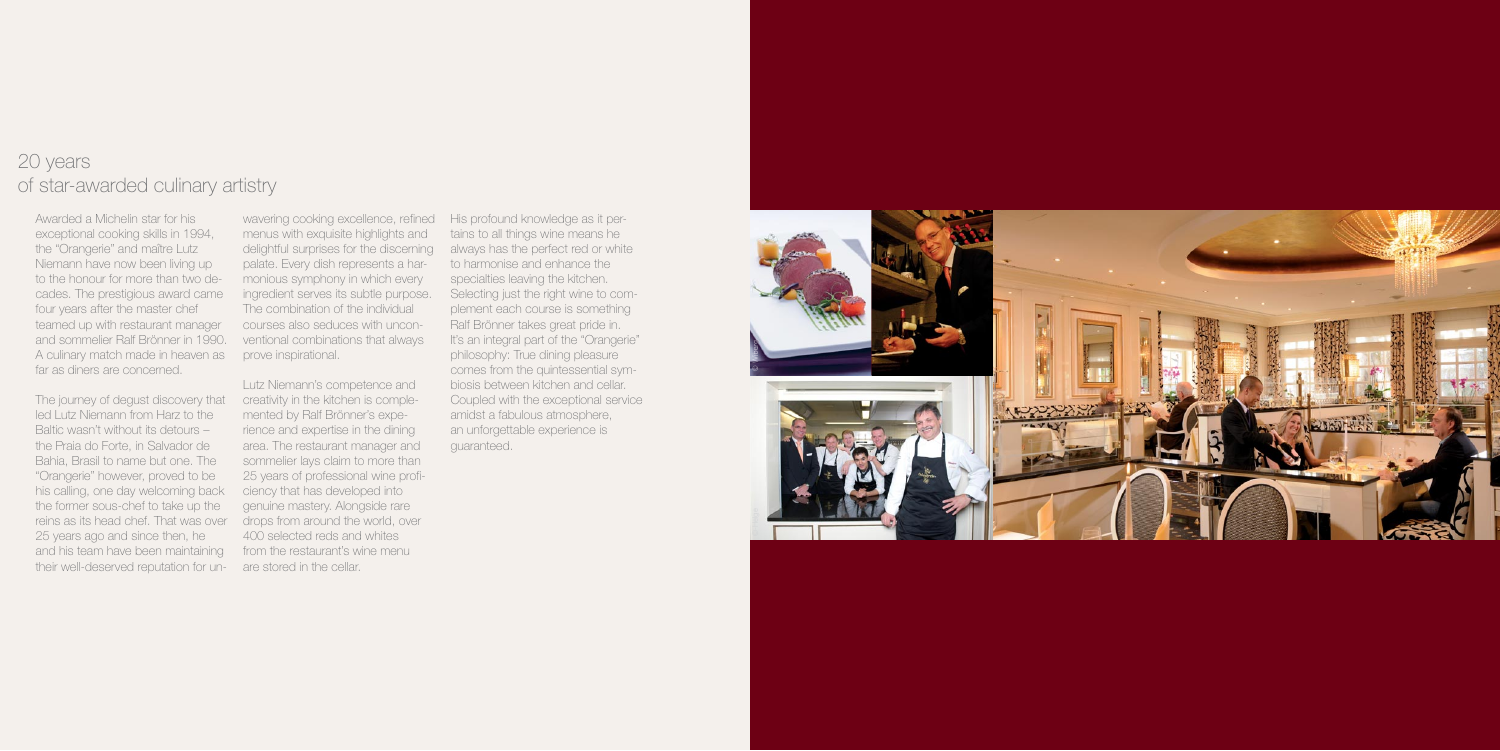Lutz Niemann's passion for cooking goes beyond the creations that leave his kitchen and his love for good food is something he loves to share. Through exclusive cooking courses, the star chef passes along Appointments subject to inquiry. his vast knowledge to "students", with tips and tricks on how to turn produce into perfection. Lutz Niemann's motto for more than two decades: Stars and toques are all

good and well, but the undisputable indicator for how good a restaurant is remains the satisfaction of its guests.

- 1 cantaloupe
- 50 g red onion, finely diced
- 1 red chilli, mild, finely sliced
- Ginger, freshly grated
- Some coriander
- Mint, cut into fine strips
- Rice wine, sesame seed oil, salt

## Exclusive cooking courses

- 50 g mayonnaise
- Tomato ketchup
- Cognac, lemon juice
- Red Thai curry, salt, sugar

### A recipe to try: Breton Lobster *With melon, avocado and an aurora sauce, serves 4*

### *Ingredients*

*Breton lobster*

• 4 Breton lobsters à 500 g

*Avocado cream*

- 2 avocados
- 40 g mangos, peeled
- Sweet chilli sauce
- Some coriander leaves
- Ginger, freshly grated
- Garlic
- Salt, Tabasco

#### *Melon chutney*

Squeeze the juice from the limes then add the salt, cayenne pepper and sugar. Slowly stir in the oil without beating.

#### *Lime marinade*

Add cognac and lemon juice and some red Thai curry to the mayonnaise and tomato ketchup and stir. Add salt and sugar to taste.

- 2 limes
- 100 ml lime and olive oil
- Salt, cayenne pepper, sugar

*Aurora sauce*

Mildly warm the prepared lobster over aromatised steam and season with a little sea salt.

### *Preparation*

*Breton lobster*

Place the lobsters head first in a pot of boiling, salted water and let them cook for approximately seven minutes. Quench in ice water. Remove the meat from tail and claws then cut into slices before arranging them into a circular form on a sheet of greaseproof paper.

*Avocado cream* Mix the coriander, garlic and ginger with the fruit of the avocado and mango then puree into a fine cream. Add salt, chilli sauce and Tabasco to taste.

*Melon chutney* Peel the melon and remove the seeds before finely dicing the fruit. Sweat it with onion, chilli, ginger and some sesame seed oil. Quench with rice wine and reduce. Lightly salt then let it cool. Add finely sliced coriander and mint just before serving.

#### *Lime marinade*

#### *Aurora sauce*

#### *Pro tip*

This and other selected recipes can be found in the German language "Schleswig-Holstein kocht" – available in the "Orangerie" and bookstores.



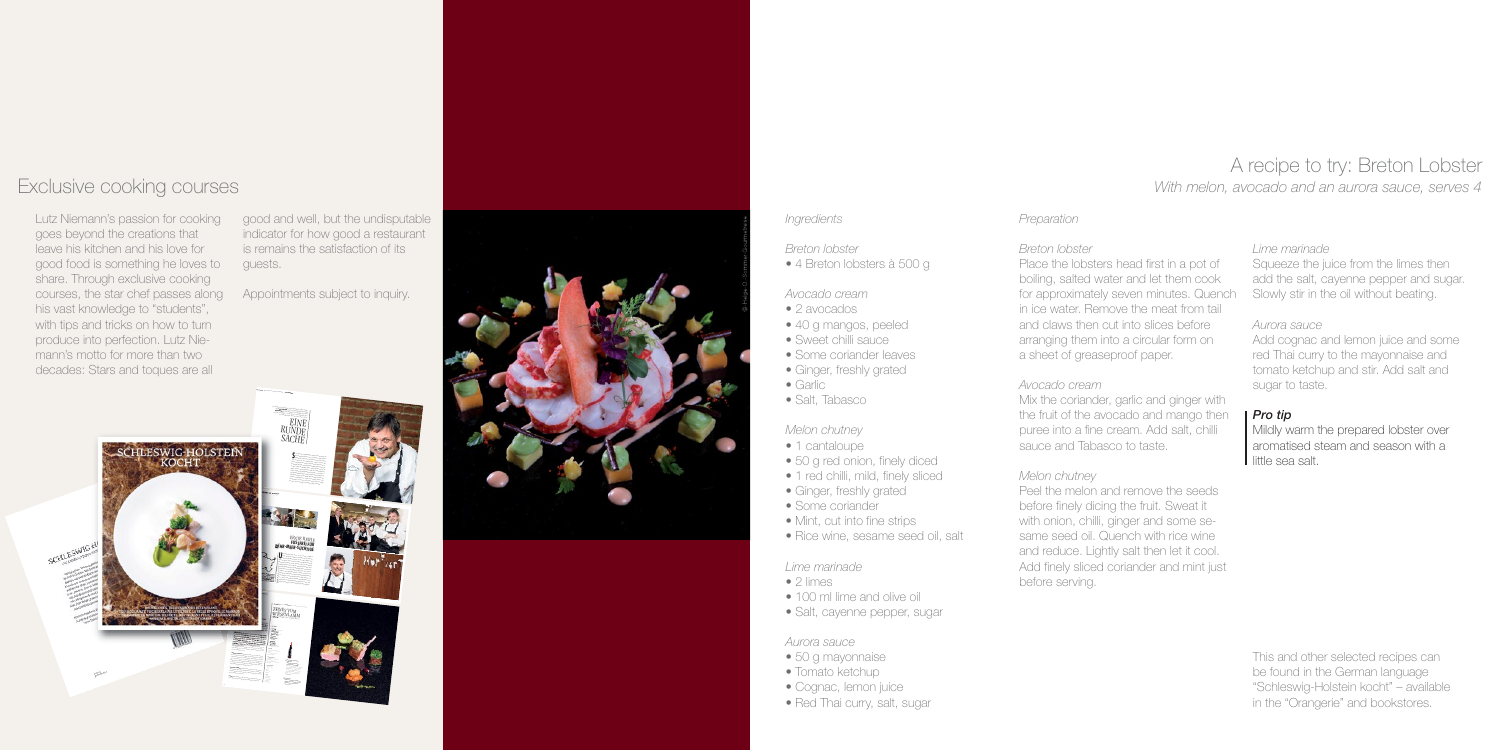Equipped with perfected know-how and honed organisational skills, the crew from the "Orangerie" are also available for special events away from the restaurant. From product presentations to company anniversaries and private celebrations such as wedding receptions and birthdays, from sporting events and VIP gatherings to discerning picnics or even an exclusive dinner for two at home – the possibilities are many.

Be it in one of the region's stately manors, at a rustic country estate or on a Baltic beach: the team from the "Orangerie" transform your event into an unforgettable occasion that embodies all of your values. Endearing, unique, surprising, exclusive and passionate – every event begins with an idea or a vision, a desire for a particular location or a motto that should be

brought to life. We're not satisfied till your expectations are not only met, but exceeded. Fulfilling special wishes and realising discerning demands are challenges the "Orangerie" team relishes. In addition to the exceptional quality to which diners in the restaurant are accustomed, the kitchen also provides unforgettable hours of culinary bliss. We turn every event into an enchanting affair!

The "Orangerie" is considered the jewel in the Maritim Seehotel's crown, so it goes without saying that the restaurant also flexibly caters to in-house events. In conjunction with the hotel's professional team of meetings and events experts, the "Orangerie" adds an unmistakable gourmet character to gatherings held in any of the hotel's facilities.



## Don't just dream – celebrate!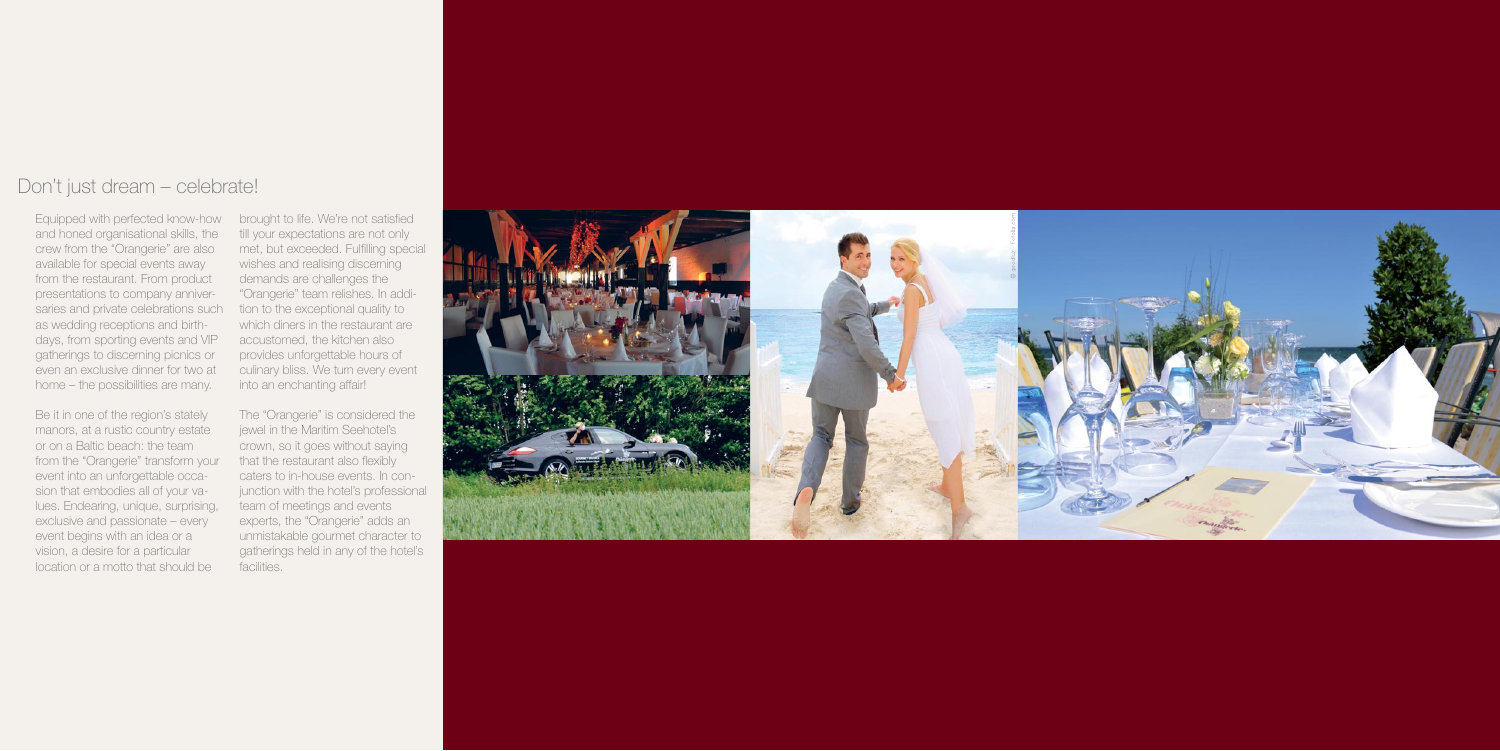## More than wine: the vinothèque

The vinothèque is the restaurant's treasure trove. This is where everything from the kitchen and the cellar can be ordered and purchased. This affords diners with an opportunity to prolong their "Orangerie" experience by taking home consumable mementos to be enjoyed at another time. Many guests also visit the vinothèque to acquire gifts for that someone special.

Further to the fine wines and formidable selection of world-class spirits chosen by Ralf Brönner, the vinothèque also stocks a comprehensive range of fabulous goods from

We give new meaning to the term, "combining business with pleasure". Occupying 100 sq.m. on the 10th floor of the Maritim Seehotel Timmendorfer Strand, the Salon Hamburg affords meeting participants breathtaking views over the entire Lübeck Bay and the scenic hinterland. Elegantly furnished and equipped with climate control, the VIP meeting room is suitable for gatherings of up to 30 people. For those requiring more space, the whole floor with seven business suites can be booked.

the gastronomy that normally can't be found in generally accessible stores. The choice is huge: seafood including fish of all kinds and oysters, spices, juicy saddles of lamb, suckling pig cheek – it's like a mini market normally reserved for star chefs. On top of that, the vinothèque also carries items expertly prepared in the "Orangerie" kitchen: goose liver terrine, the exquisite sauce you raved about last time you dined with us, sumptuous starters, delicious desserts and perfect petit fours. Indulge in the restaurant's special service.



## Meetings at the highest level

We afford you the latest conference technologies and our attentive service in conjunction with a meeting rate that includes catering during your event, coffee breaks, lunches and dinner by way of the "Orangerie" team.

Our staff for conferences, meetings and events are more than happy to provide you with information. Simply call us on: +49 (0)4503 605-2405.